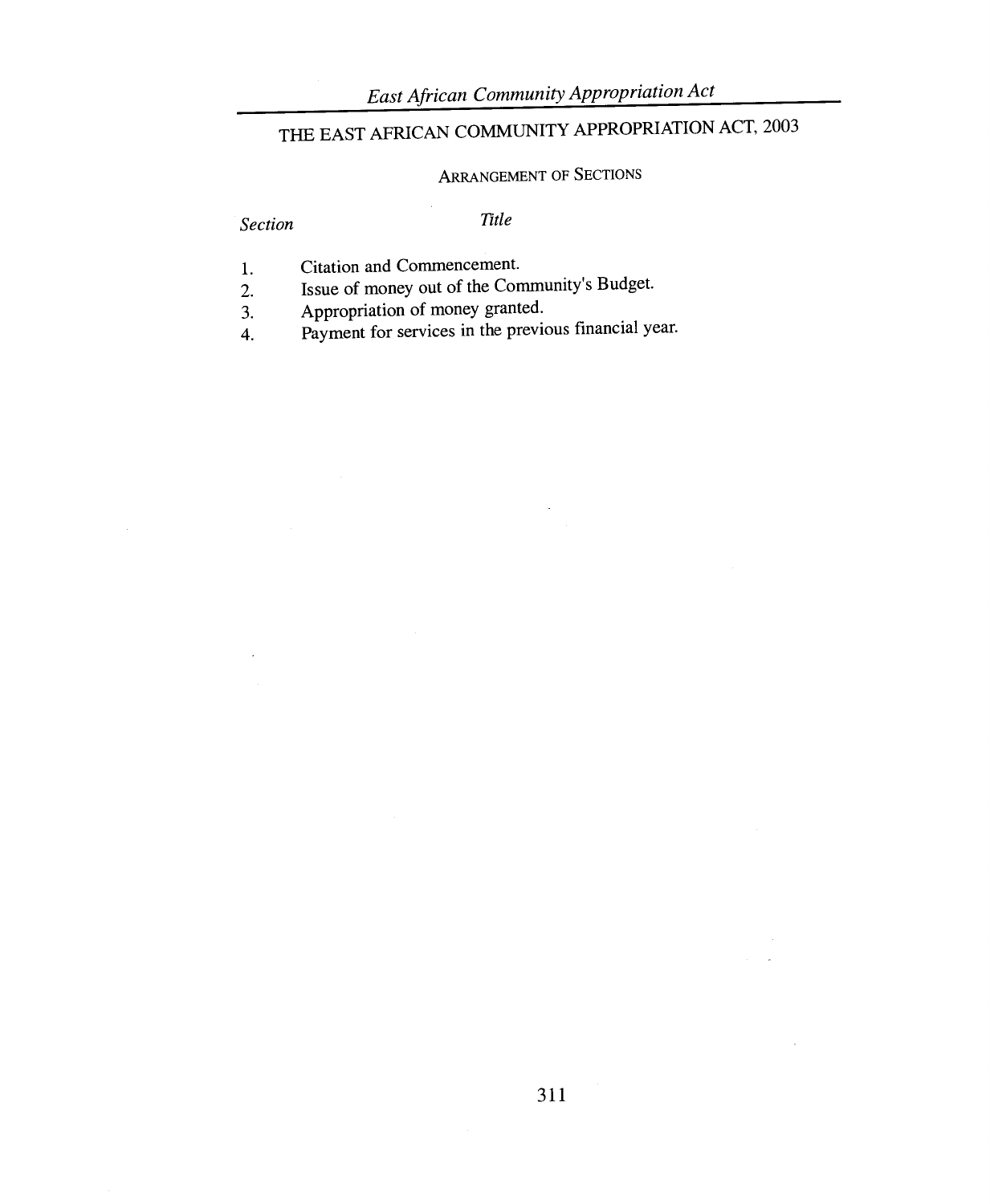$\label{eq:2.1} \frac{1}{\sqrt{2}}\left(\frac{1}{\sqrt{2}}\right)^{2} \left(\frac{1}{\sqrt{2}}\right)^{2} \left(\frac{1}{\sqrt{2}}\right)^{2} \left(\frac{1}{\sqrt{2}}\right)^{2} \left(\frac{1}{\sqrt{2}}\right)^{2} \left(\frac{1}{\sqrt{2}}\right)^{2} \left(\frac{1}{\sqrt{2}}\right)^{2} \left(\frac{1}{\sqrt{2}}\right)^{2} \left(\frac{1}{\sqrt{2}}\right)^{2} \left(\frac{1}{\sqrt{2}}\right)^{2} \left(\frac{1}{\sqrt{2}}\right)^{2} \left(\$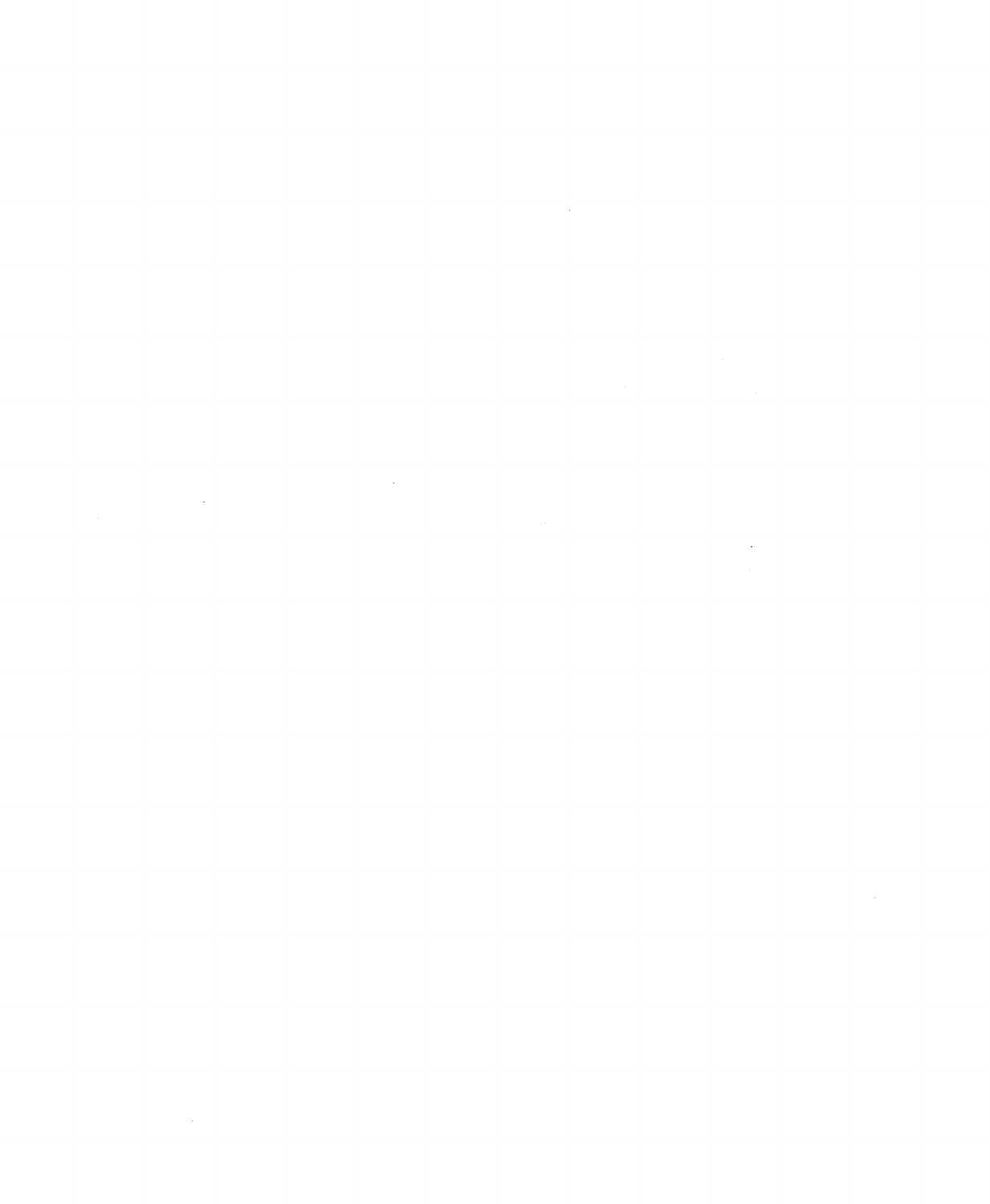

### THE EAST AFRICAN COMMUNITY

*Date of assent* **9 th October, 2003**  *Date of commencement* **1st July, 2002** 

### **An Act to apply a sum of United States Dollars five million two hundred forty nine thousand three hundred and one out of the Budget of the East African Community to meet the expenditure of the Community for the year ending on the 30th June, 2003 and to appropriate the supplies granted.**

ENACTED by the East African Community and assented to by the President of the United Republic of Tanzania, the President of the Republic of Kenya and the President of the Republic of Uganda.

1. This Act may be cited as the East African Community Appropriation Act 2003 and shall be deemed to have come into force on the 1st day of July 2002.

2. The Secretary General may issue out of the Budget of the East African Community and apply towards the supply granted to the Community for the services of the year ending on the 30th June, 2003, the sum of United States Dollars five million two hundred forty nine thousand three hundred and one.

3. The sums granted by this Act shall be appropriate for the services and purposes specified in the Schedule to this Act.

4. Any part of the sums granted by section 2 of this Act which has been, or is issued from the Budget of the East African Community on or before the 30th day of June, 2003 shall be available until a date to be determined by the Council of Ministers, not being later than the 31st day or December, 2003 for making payments which become due during the year ending on the 30th day of June, 2003.

Citation and Commencement.

Issue of money out of the Community's Budget.

Appropriation of money granted.

Payment for services in the previous financial year.